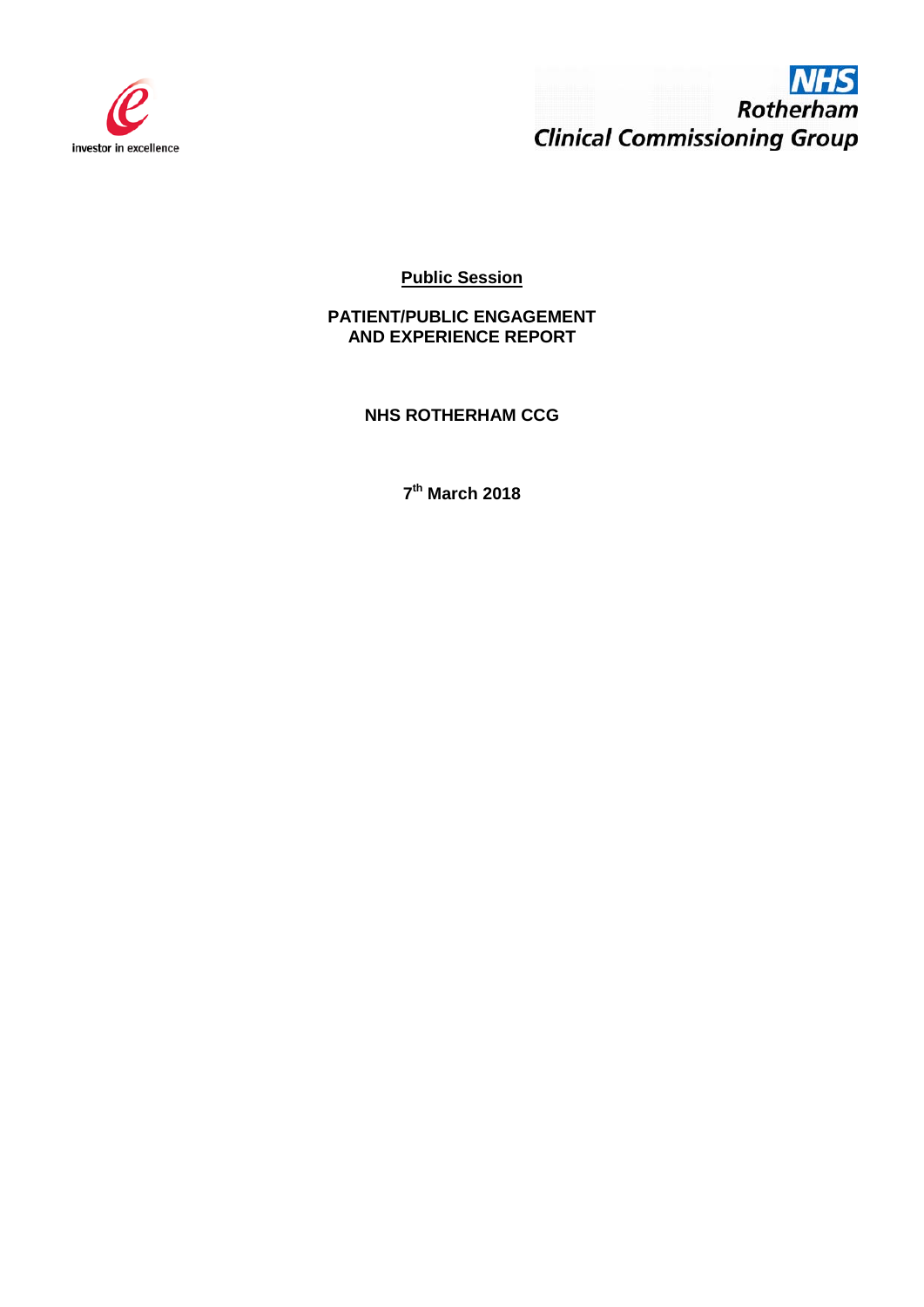# **CONTENTS**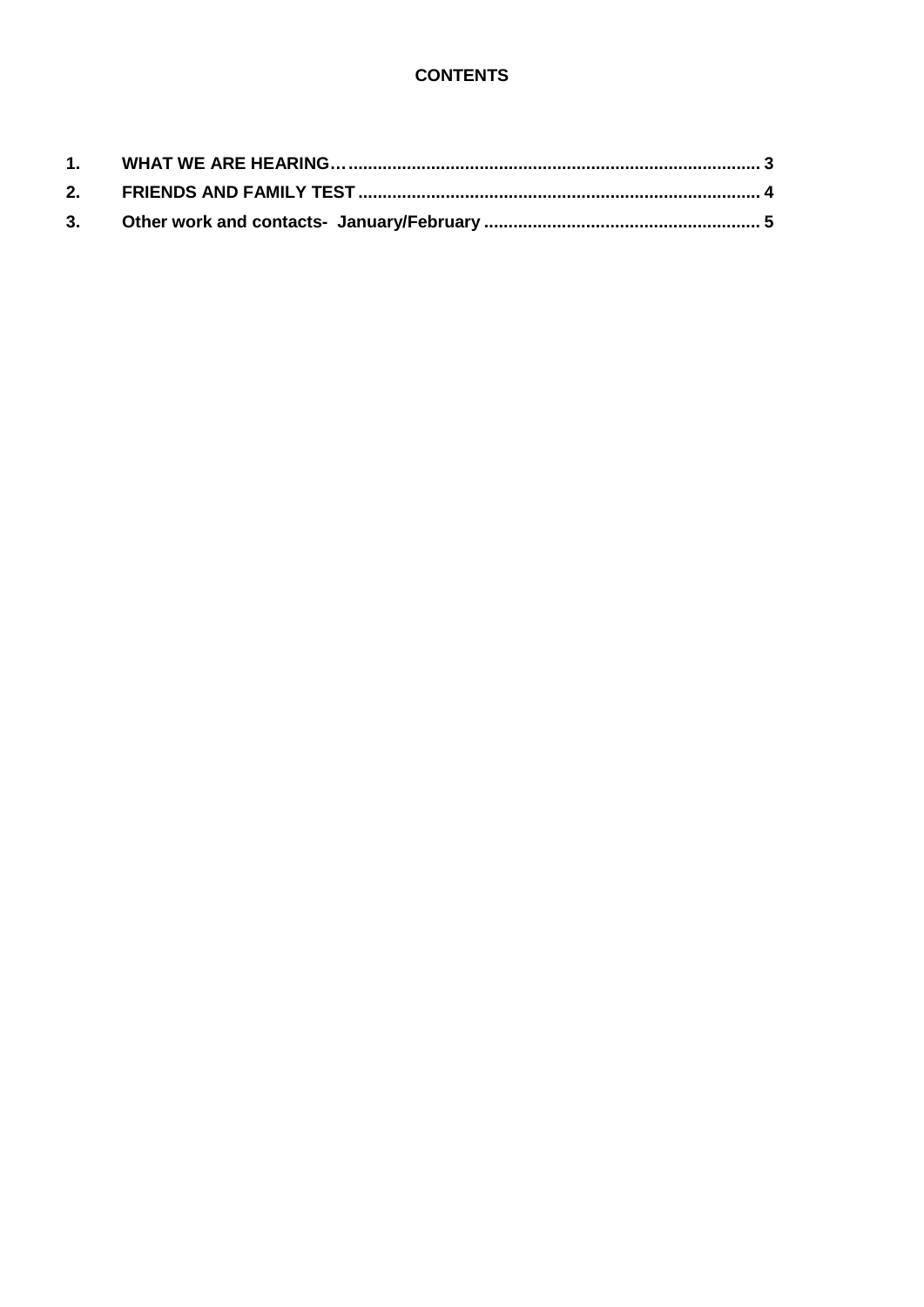## **NHS ROTHERHAM**

#### <span id="page-2-0"></span>**1. WHAT WE ARE HEARING…**

A very short story that demonstrates incredibly well that the small things that we may think unimportant can often be those that completely change a patient's experience. It demonstrates that we may not always realise how much difference we can maker to the patients journey. Though this is a positive experience it is also often the small gestures that can have a negative effect and if we keep this in mind we can support our patients more effectively;

*As like many people the thought of being referred for a breast examination is daunting, I only waited 2 weeks for my appointment and was positive all the way through.* 

*I admit when I got to the doors, reality struck me and I was pretty scared.* 

*The lady I saw who for life of me her name has gone out of my head as I was just going through the motions was instantly warming to me - held out her hand, met me at the door and smiled. She took the time to talk to me and even had a bit of a giggle over my hearing aid chain.* 

*You're probably thinking AND... but to me I felt at ease in no time.* 

*She didn't make me feel stupid for being there which all too many times you do at Hospital, and reassured me all the way through.* 

*From there I had a mammogram and an ultra sound and got my results straight away - One stop shop they called it.* 

*OMG was so delighted that it wasn't the C word although I did have cysts I didn't care what else I had.* 

*I just want to express my gratitude to everyone there as not just the doctor but everyone was just so lovely which yes everyone should be but no in this day and age and was lovely and a refreshing change. THANK YOU and hope never to see you again (in the nicest sense).*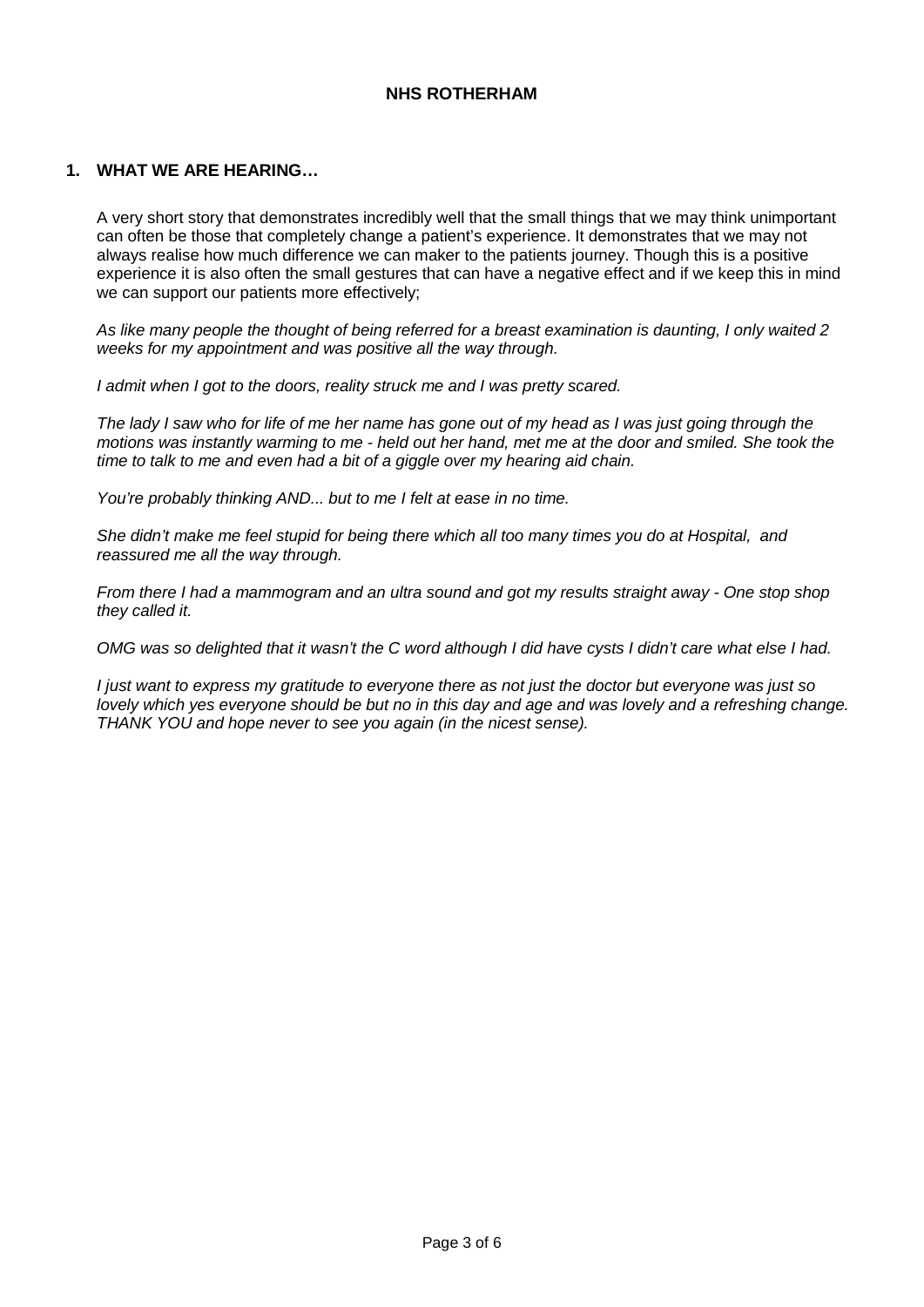# <span id="page-3-0"></span>**2. FRIENDS AND FAMILY TEST**

The national level data summarised as a one page infographic.

# **Friends and Family Test**

This month there were 1,020,981 responses to the Friends and Family Test. The following numbers show the proportion of responses that would recommend or not recommend these services to a friend or family member.\*



# December 2017

Recommend Not Recommend Neither/Don't know



\*Please note that some of these people may have responded to adapted versions of the Friends and Family Test recommend question to support an inclusive approach.

# www.england.nhs.uk/FFTdata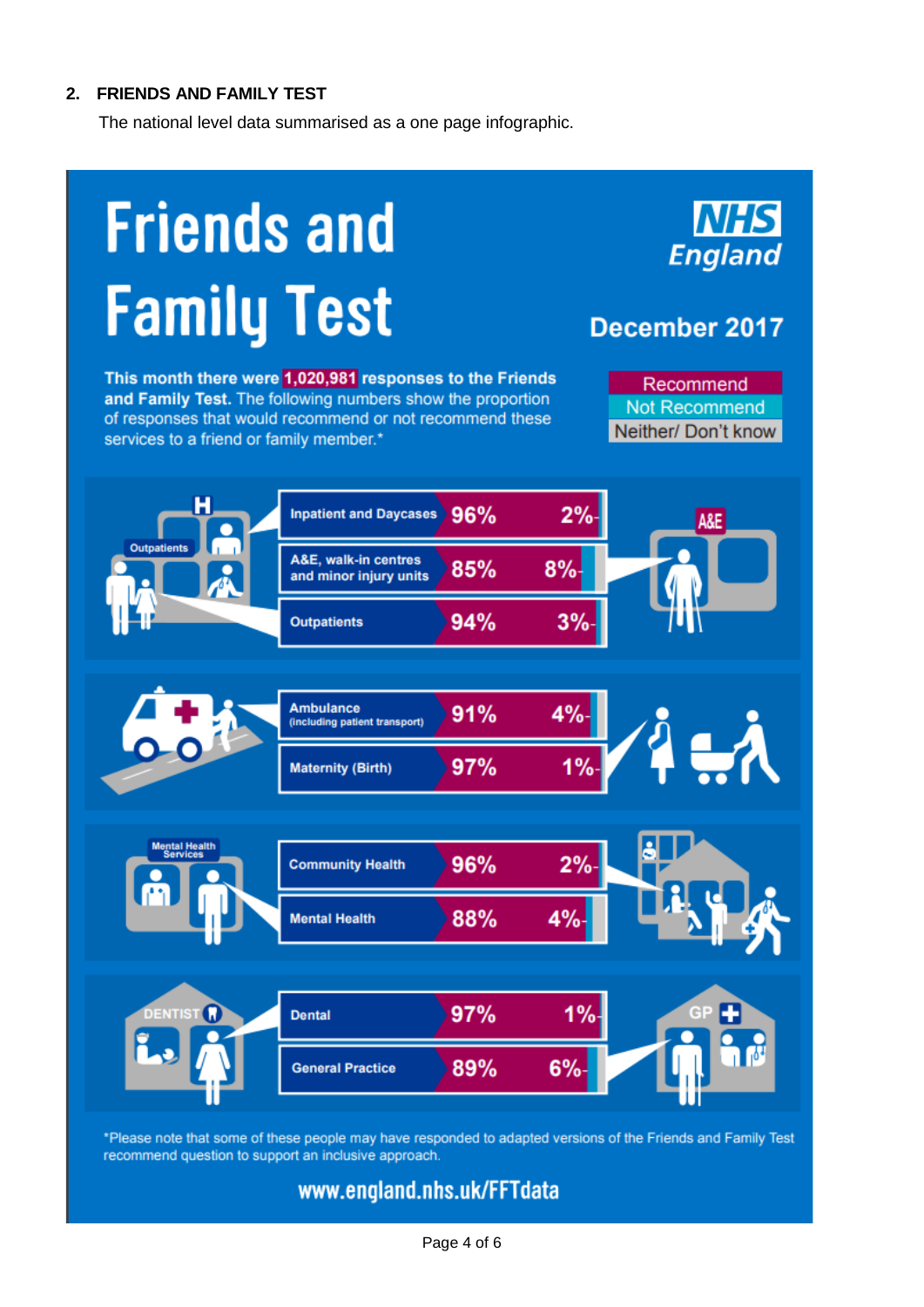## **TRFT data for December**

Overall, both response rates and positivity remain strong with the exception of the rates within the Urgent & Emergency Care Centre (UECC). There were a total of 2,597 responses, which constitutes a slight decrease. Only 43 responses were negative – just over 1%. 13 of these responses were received from the UECC, half the number of the previous month.

**Inpatient and day cases** - Response rate of 77%, which remains extremely high, and therefore very reliable. Satisfaction at over 97% is solid.

**Maternity -** Response rates remain solid at 47%; overall positivity is also good at over 98%. **UECC -** Rate has fallen to 3.7%; with 216 responses. Positivity remains at 93%, which is substantially higher than the national average of 85%. This remains the only weak area of data collection, and continues to be challenged. Again, the UECC had the highest number of 'extremely unlikely' responses; as detailed above.

**Community services - 370** responses received, with high positivity rating of over 98%. **Outpatients -** 720 responses – with over 97% positivity, this is higher than the national average.

#### **Rotherham GP Practices data for December**

A total of 4,260 responses were collected in December; a drop from the previous month of over 1500.

11 Practices did not submit any data in December; 5 practices have submitted no FFT data in a year, however 15 practices have submitted data 10-12 times. Of the practices submitting data, 6 had positivity rating below the national average of 89%, though these were only marginally lower. This data is routinely shared with the primary care team; and feeds into quality reports.

**Note** - Comments for GP practices are not routinely seen or reported on to the CCG, or any cross practice thematic analysis carried out.

#### **Mental Health/RDASH**

The responses submitted by RDASH from remains low; at this level the data received is not sufficiently robust to be particularly useful; however the collection rates are similar across other providers. The number of responses has been raised at quality meetings. Data for Rotherham only patients has not been made available over the last few months, neither have free text comments, this has been requested repeatedly.

In December, 123 responses were received from just under 20,000 eligible – this is similar to previous months and covers all RDaSH patients, not just Rotherham

#### **Yorkshire Ambulance Service**

Response rates are habitually low; in December, 5 responses were received across 2 categories from a potential of around 86,000 patients. This is in line with previous months, and cannot be used in terms of determining satisfaction.

#### <span id="page-4-0"></span>**3. Other work and contacts- January/February**

- **Work to support medicines management**; the PPE manager has worked with the medicines management team to engage the public in conversations around the Minor Ailments Scheme. In addition, people have been signposted to the national consultation on over the counter medications.
- **Integrated Equipment Service** Work with commissioning leads and communications lead to develop engagement plans in support of the re-procurement of the service. We are working closely with a voluntary sector organisation that are leading and directing our work; in order to ensure that what matters to service users will be fundamental to the service specifications, as this work is developed. The work will include a simple survey, telephone interviews, pulling existing knowledge together, and focus groups.
- Attendance and involvement **in the ACS (ICS) engagement and communication meetings;** feeding back to colleagues as appropriate